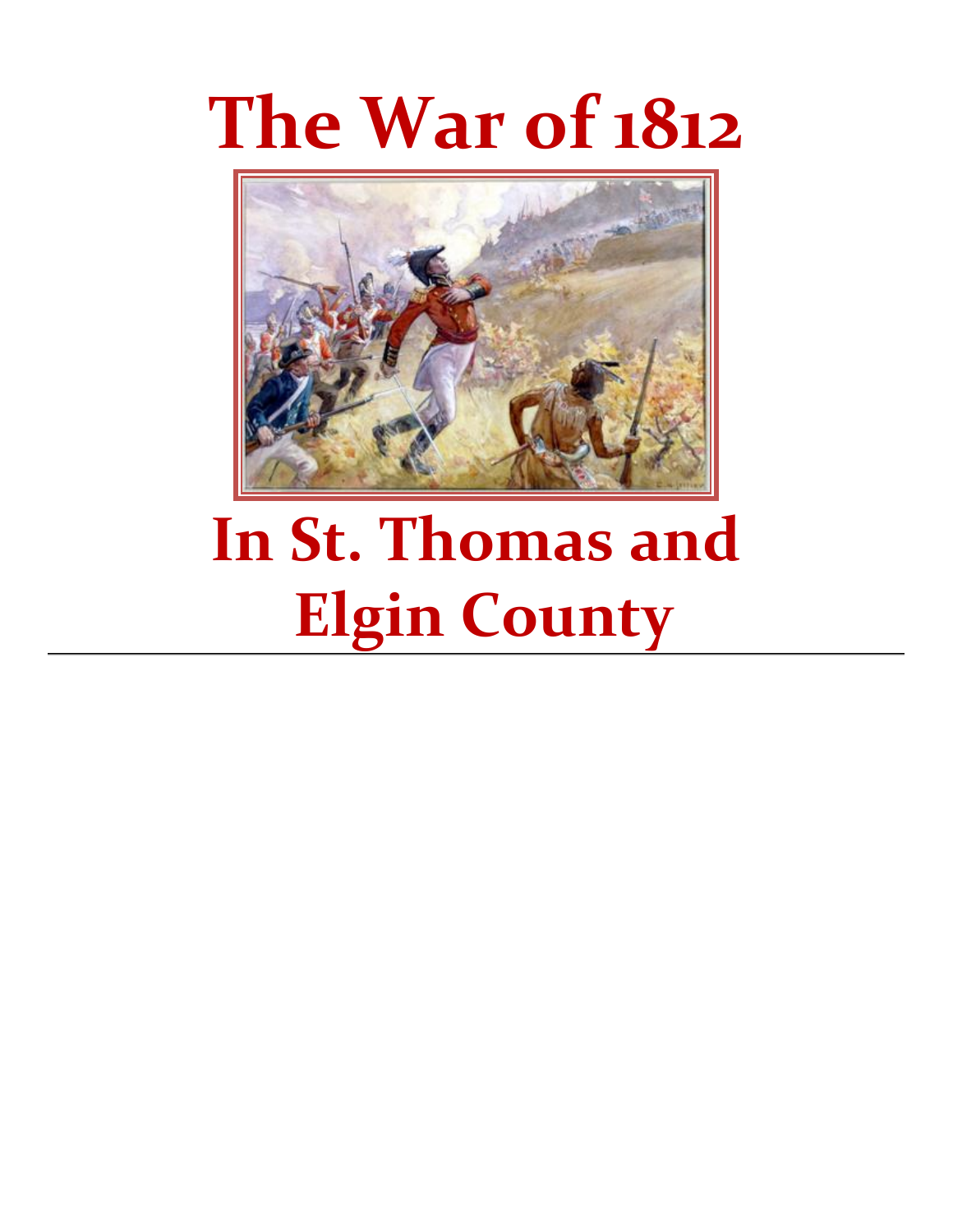#### **The War of 1812 in St. Thomas and Elgin County**

#### *-The Preliminaries to War-*

**The War of 1812 was a conflict between Great Britain and the United States. It evolved from the Napoleonic Wars in which Great Britain and France vied for naval supremacy. In 1806, Napoleon issued the Berlin Decree which ordered all ports under his control to be closed to British ships and demanded that all neutral and French ships would be seized if they entered a British port en route to a continental port. The British retaliated with Orders-in-Council which stipulated that all neutral ships obtain a licence before sailing to Europe. The British began to stop and search American ships for contraband and to press American citizens into service on the British ships.**

**The culmination of these tactics was the Chesapeake Affair. In 1807, several British sailors deserted their ship the HMS Leopard that was patrolling along the shore of Chesapeake Bay between Maryland and Virginia. They enlisted in the American navy on an American ship also named the Chesapeake that was in the area. When the British ship the Leopard attempted to board and search the Chesapeake, consent was refused. The Leopard opened fire, killing three and injuring eighteen of the Chesapeake's crew.** 

**The dispute over maritime rights might have been settled by diplomacy except for interests in the United States that advocated war. Major General Dearborn had presented President Madison with an analysis that in the event of war, Upper and Lower Canada would be easily overtaken and indeed such an invasion would be welcome by the settlers. An influential group of Republicans from the south and west known as the "War Hawks" were Anglophobic and nationalistic. They encouraged war in retaliation for the economic losses caused by the British blockades and seizures and in the belief that the British were encouraging the First Nations to resist American expansion in the west.**

**Upper Canada was under British rule and thus Elgin County was brought into the conflict when war was declared on June 18, 1812. The majority of the battles were fought in the Niagara region and along the border across from Detroit. The fighting in Elgin County was largely restricted to skirmishes and raiding parties coming up from Detroit. Some of these marauders were residents of the Talbot Settlement, who driven by their dislike of Colonel Thomas Talbot, defected to the American side. They were employed as scouts and guides for the American raiding expeditions. The majority of the raids on the Talbot Settlement occurred in 1814. While on these raids the partisans engaged in the destruction of dwellings, property, crops, and livestock. Relatively few settlers were killed. Local officers would be taken hostage so as to disorganize the militia and to be held for ransom. Colonel Talbot was sought as a prisoner.**

 **The most notorious of the deserters were Andrew Westbrook, Simon Zelotes Watson, Daniel Norton, Samuel Doyle, and James Pelton. Both Westbrook and Watson were known to have vendettas against Talbot. Andrew Westbrook has been described as "… a man of great strength and stature and animated by an insatiable desire for revenge … most formidable and merciless." Watson had aspired to become a partner with Talbot in the settlement of the area. Talbot refused and contemptuously declined Watson's challenge to a duel. The above mentioned deserters were later listed on a document of "Names of Persons who have been attainted of High Treason committed in Upper Canada, or who have been returned as having absconded from the Province during the late War with the United States of America." A number of the renegades who were not killed in action would later be tried as traitors. Most of them chose to reside in the United States to avoid prosecution and to live in what they believed to be a more favorable political climate.**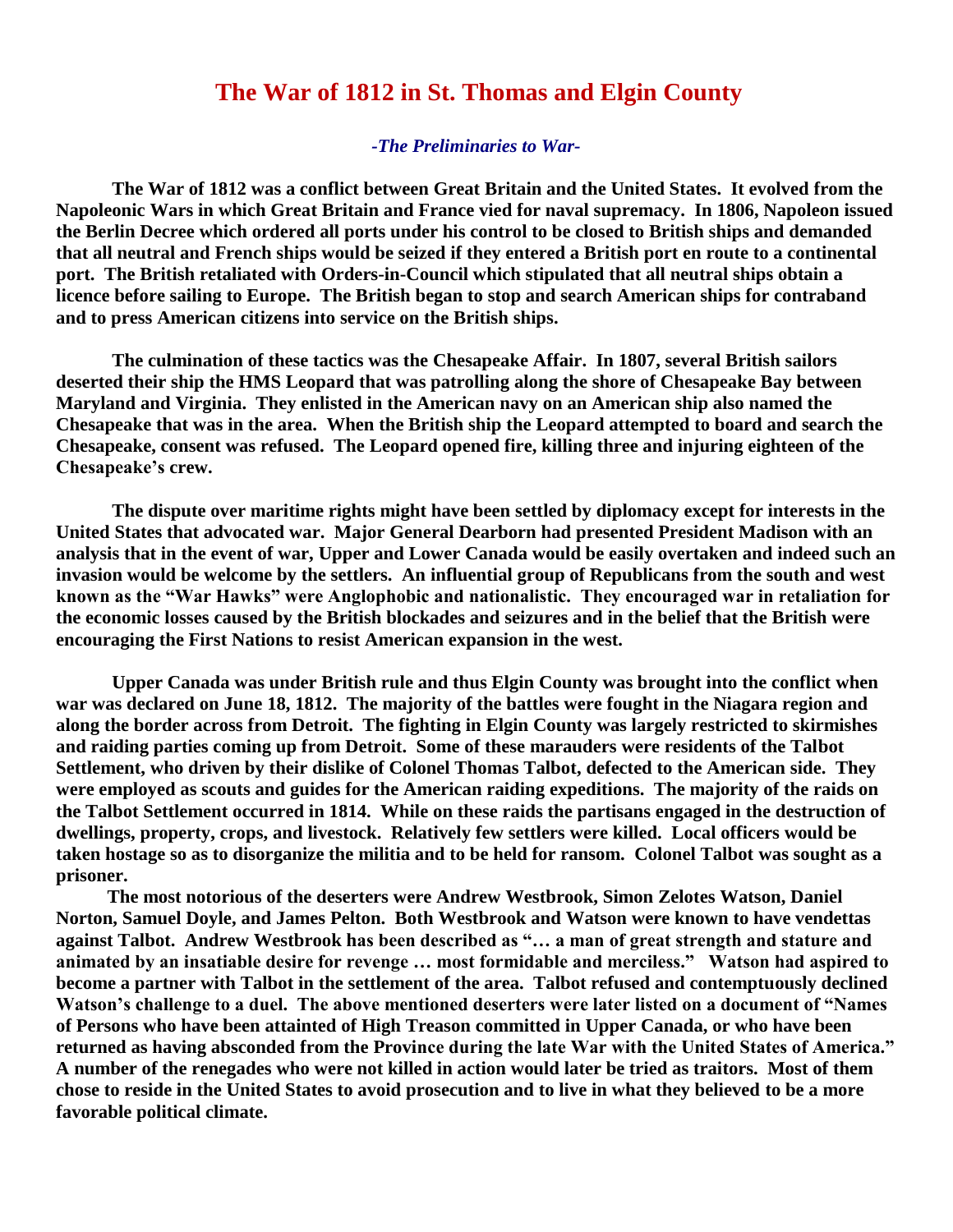

 **Colonel Thomas Talbot 1771 - 1853** 

### **1812**

**February 27 – Sir Isaac Brock appoints and deputizes Colonel Thomas Talbot to defend and to secure the loyalty of Upper Canada. Talbot is placed in charge of the Middlesex Militia and has supervision over the regiments of the London and Western Districts.** 

**Talbot is not confident that Upper Canada can defend itself against the American invasion as the invaders have a population twenty times greater and they possess industrial capacity. Upper Canada (which is now Ontario) is sparsely settled and agrarian in nature. Garrett Oakes, a contemporary settler of Yarmouth Township, observed that the war "…nerved the Canadians to use seemingly superhuman exertion to protect the country, although often apparently against hope."**

**June 18 – America, under the leadership of President Madison declares war against Great Britain.**

**July 12 – General William Hull leads American forces in an invasion of Upper Canada at Sandwich which is now part of Windsor, Ontario. Andrew Westbrook and Simon Zelotes Watson accompany the American army as scouts. It is reported to General Brock that Westbrook has been circulating Hull's edict urging the local inhabitants to surrender.** 

**July 25 – Talbot travels to Long Point and secures 100 volunteers from the Norfolk Militia to reinforce Moraviantown where Brock intends to establish a post against raiders coming up from Detroit. However, when the volunteers realize that they would be leaving their farms during harvest and their property and families undefended, many refuse the command to march. This scenario is repeated by the Oxford Militia and no more than sixty men can be provided by the Middlesex Militia.** 

**August 10 - Despite difficulties in recruitment Talbot musters upwards of 350 men. A small fleet of boats docks at Port Talbot to transport the volunteers.**

**August 16** – **Major General Isaac Brock with British forces and Talbot's recruits capture Fort Detroit.**

**September 12** – **Talbot is instructed to recall several companies of men that he had sent to Fort George on the Niagara River.**

**October 13** - **The British win the Battle of Queenston Heights. Brock, who had brilliantly planned the territory's defence, is mortally wounded.**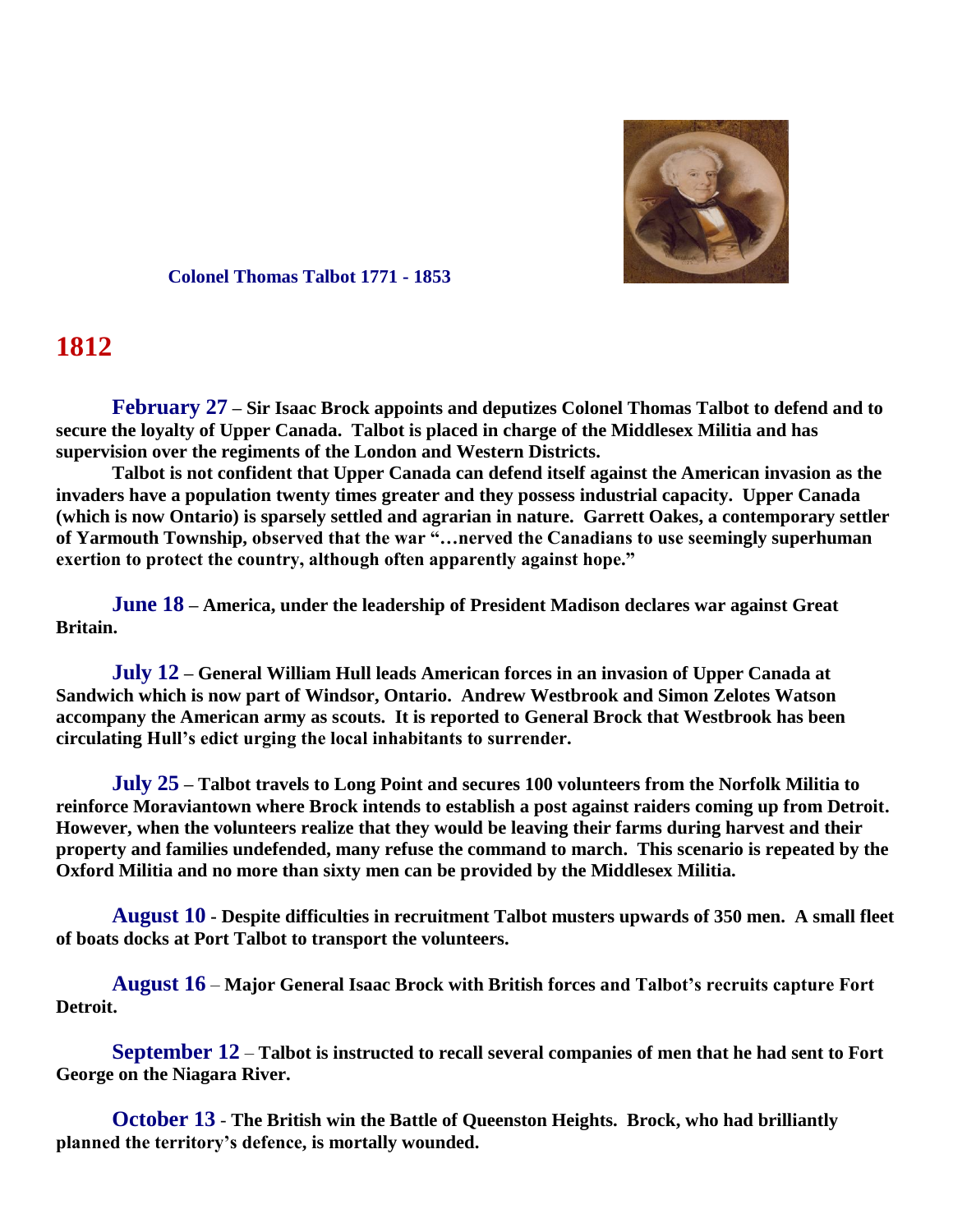

### **1813**

**January 9 - The British declare war against the United States.**

 **April 27 - The town of York (present day Toronto) surrenders to American Major-General Dearborn. In the aftermath, York is burned.**

 **September 10 – The Americans under the command of Captain Perry defeat the British fleet in the Battle of Lake Erie at Put-in-Bay. Since the onset of the war, the British had control of Lake Erie and had been able to capture Detroit. This victory enables the Americans to take this control from the British, recapture Detroit, and to have a strategic advantage at the crucial Battle of the Thames.**

**October 5 - Now that the Americans dominate Lake Erie, the opportunity for a new assault on Upper Canada materializes. In late September, the American forces reclaim Detroit. The British troops, their Indian allies, and the Upper Canada militia men retreat up the Thames River to 50 miles east of Detroit. American scouts track the retreat and on October 5, 1813, when they report that the British lines are very thin, General Harrison leads a cavalry charge with over 3,000 Kentucky troops against the 1,200 British forces. The Battle of the Thames takes place at Moraviantown. The native leader Tecumseh falls in this battle, and the Kentucky recruits kill many of the Indian allies.**



 **Tecumseh 1878 - 1813**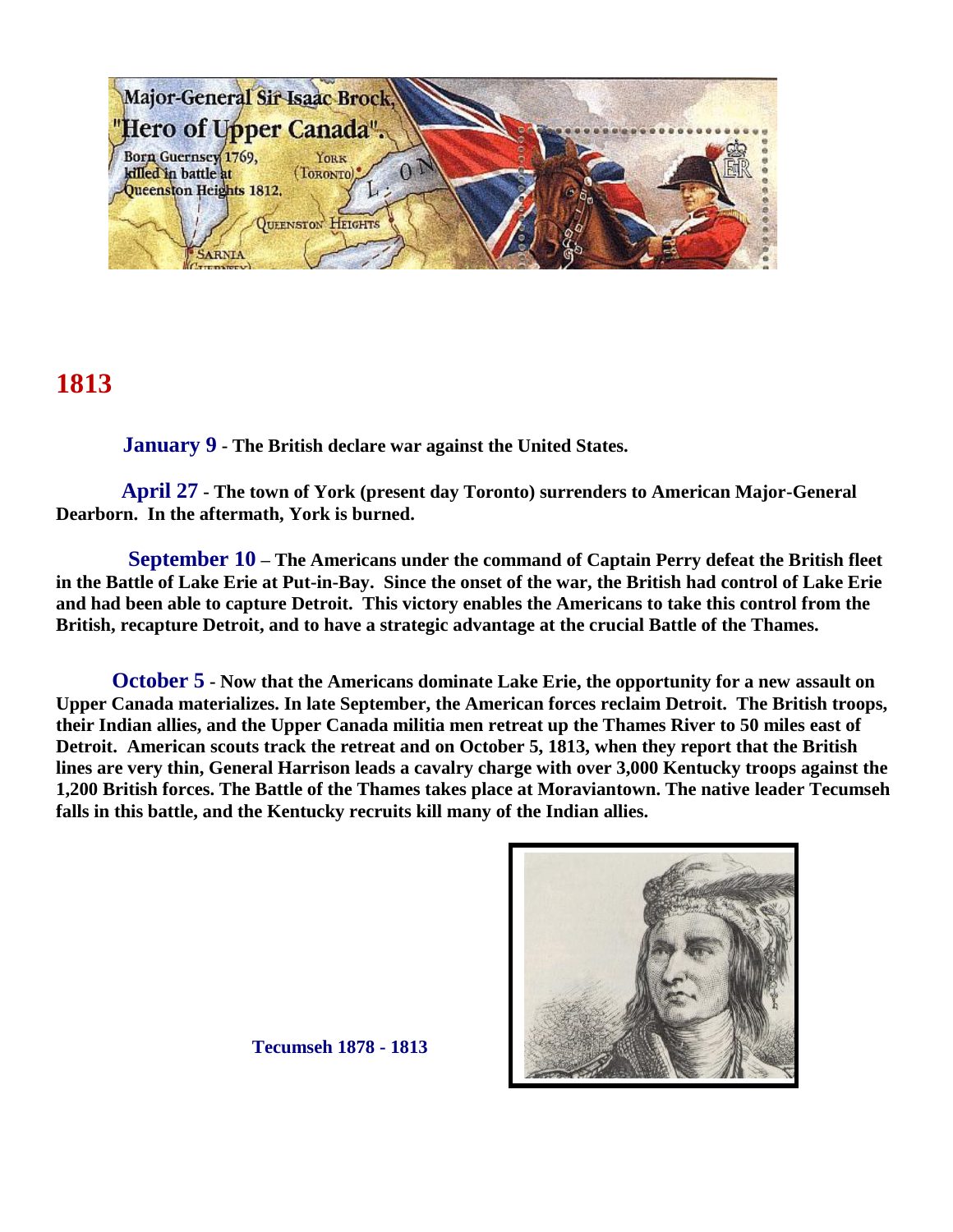### **1814**

**February - The centre of control for Talbot is his farm at Port Talbot. Along with the port, the community around it contains mills, shops, and farms. For these reasons and the desire to capture Talbot, it increasingly becomes a target for the invading forces. During this month, the Americans led by Captain Holmes intend to attack Port Talbot but due to poor roads and resistance from Talbot's militia they abandon this plan and attack Delaware at the battle of Twenty Mile Creek along the Longwoods Road. Consequently, the British abandon Delaware thereby making Port Talbot the next objective.**

**May 20 – Port Talbot is attacked by thirty riflemen under the command of Andrew Westbrook. Other deserters, Daniel Norton, Samuel Doyle, and James Pelton participate in this raiding party. Simon Zelotes Watson helped to plan this foray against his adversary Talbot, but as topographical engineer to the general staff on the American side, he was not able to accompany the group.** 

 **The objective of this attack is the capture of Colonel Talbot who is at Long Point at this time. He left Lieutenant-Colonel Mahlon Burwell in charge. Burwell hears rumours of the Americans' movement. A local named McLemans warns Burwell of their approach before they reach the Talbot Road. When the raiders arrive at Port Talbot at approximately 6:00 p.m. they find it abandoned. The settlers have gathered at the Rapelje\* farm in Yarmouth (near the Old St. Thomas Church) and two groups of militia head out to intercept the marauders. However, poor communication prevents the two parties from meeting and co-coordinating their defence against the raiders.** 

**Once at Port Talbot, the raiders go immediately to Talbot's house. Finding themselves unopposed at Port Talbot and with no Talbot available for capture, the raiders head to the nearby blacksmith where they capture Captain Leslie Patterson of the Middlesex Militia. They continue up the road to the mill which is central in Port Talbot. Here they capture Captain Gilman Wilson also of the Middlesex Militia and the miller, Walter Galbraith. Along the Talbot Road, they come upon Thomas Mathews, a private in the Middlesex Militia who may have been on his way to the Rapelje farm and take him captive as well. The Americans now take to plundering anything of value that is portable. While they are engaged in this, Walter Galbraith, the miller escapes and heads to Rapelje's farm. Fearing that Galbraith would warn the militia and that their retreat would be cut off, the raiders release the prisoners and flee with their stolen property along the Talbot Trail to Detroit. When the defending militia did finally arrive at Port Talbot, the Americans had left and little property damage had occurred.** 

**May 23 to June 21 – The "Ancaster Bloody Assizes" are held. At these trials for high treason, fifteen men are convicted and sentenced to be hanged and quartered. Seven of the individuals had their sentences commuted to deportation and the remaining eight were executed by hanging at Burlington Heights on July 20. None of the deserters from the Talbot Settlement were tried here but Andrew Westbrook was indicted for treason at the trials.**

**July – A party of 200 infantry and 80 horsemen again come to Port Talbot seeking to capture Colonel Talbot. Once again Talbot is absent. During this foray, many of the crops of the settlers are destroyed. The intruders stay overnight with the intention of moving further into the settlement and causing similar damage. They retreat upon hearing that Lieutenant-Colonel Hamilton, the British commander at Burlington Heights, has dispatched the Oxford Militia and some native allies to check their actions.** 

**Raids are continuous through the summer. All portable valuables are stolen. Houses, barns, and crops are burned. Some settlers are murdered and others are taken prisoner as the traitors take revenge against former neighbours.**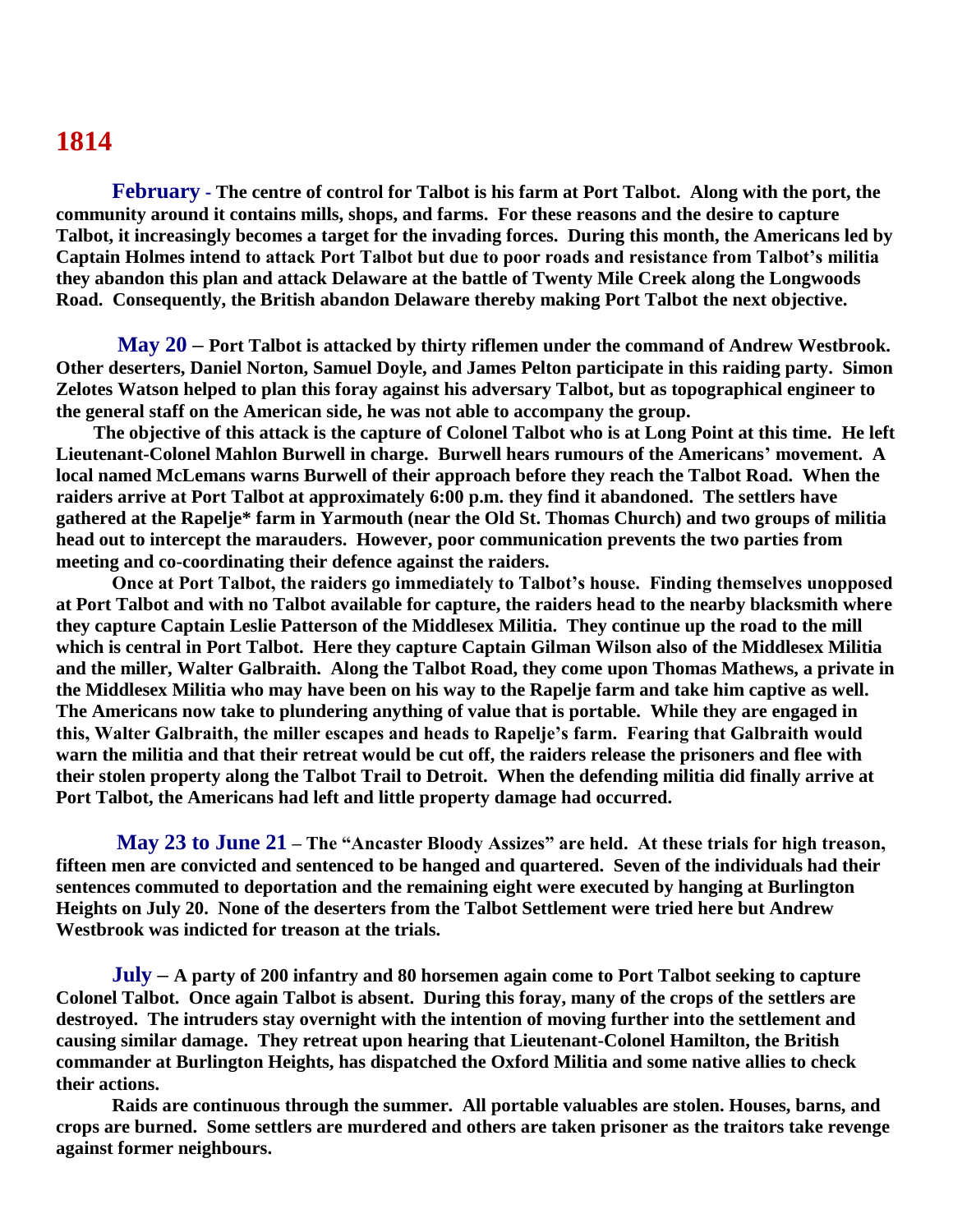**\*Daniel Rapelje came to present day St. Thomas in 1810. He and his family were the first settlers of St. Thomas. In 1821, he donated the land on which the Old St. Thomas Church and the cemetery are found.**

**July 25 – The Battle of Lundy's Lane takes place at Niagara Falls in Upper Canada. The British militia is greatly reduced thus further exposing the Elgin County settlers to the actions of the Americans.**

**August 16 –On this date, American militia and some of their native allies arrive at Port Talbot with the intent of taking Colonel Talbot to Detroit and extorting a high ransom for his release. They also plan to ravage the settlement. This time Talbot is in residence and narrowly escapes. Talbot notices a large group of natives approaching and assumes that they are British supporters. Fortunately he sees that they are accompanied by Americans. Captain Leslie Patterson is with Talbot at his home and encourages him to escape out the back door. Talbot has a reputation for dressing like his settlers. Attired in his farm clothes, he puts on an old hat, takes a staff and walks slowly towards the ravine at the side of his house, descending the hill and crossing the creek. One of the Indians sees him and takes aim. Patterson seizes the rifle barrel and ingeniously tells him that his target is the Colonel's old shepherd and that calling him is futile as he is deaf. The Indian believes him and Talbot remains a free man. Talbot's livestock is slaughtered and other valuable property is carried off. The wily Talbot had hidden two quart pots of gold plate under the front of his house which remain undiscovered.**

**Captain Mahlon Burwell, Talbot's surveyor does not fare as well. He is bedridden with ague, an illness similar to malaria that is common to Upper Canada. The raiders take everything in his house that they can carry and destroy the rest, buildings included. Burwell is forced away from his family who are now homeless. Along with other prisoners he is marched to Chillicothe, Ohio. He remains here until he is paroled on December 21st, 1814. He unites with his family who are living in Fort Erie with relatives and returns with them to his land near Port Talbot. Burwell is later compensated for his time in captivity and is able to claim the losses incurred during the raid on his property.**



 **Mahlon Burwell 1783 - 1846** 

 **August 25, 1814 - British forces are able to penetrate far enough into the United States to burn Washington D.C.**

 **September 9, 1814 – General McArthur, accompanied by Andrew Westbrook invades Port Talbot with 600 undisciplined mounted Kentucky soldiers, 50 U. S. rangers, and 70 Indian allies. In the absence of Talbot and the Canadian militia the settlement is completely plundered; the grist and saw mills and many houses and barns are burned, crops and livestock destroyed, and all the flour in the settlement ruined. The settlers are left with little but the clothes on their backs.**

 **From here, the invaders move east along the Talbot Road to Rapelje's farm in St. Thomas. En route, they take anything that they can carry, destroy weapons, crops, and livestock, and burn homes and barns. Daniel Rapelje and his son are away on militia service leaving his family at the mercy of the marauders. The Rapelje farm, livestock, and crops are destroyed and the fences torn down and used to fuel huge bonfires. The family is unharmed but left in desolation.** *The American flag flies over the present*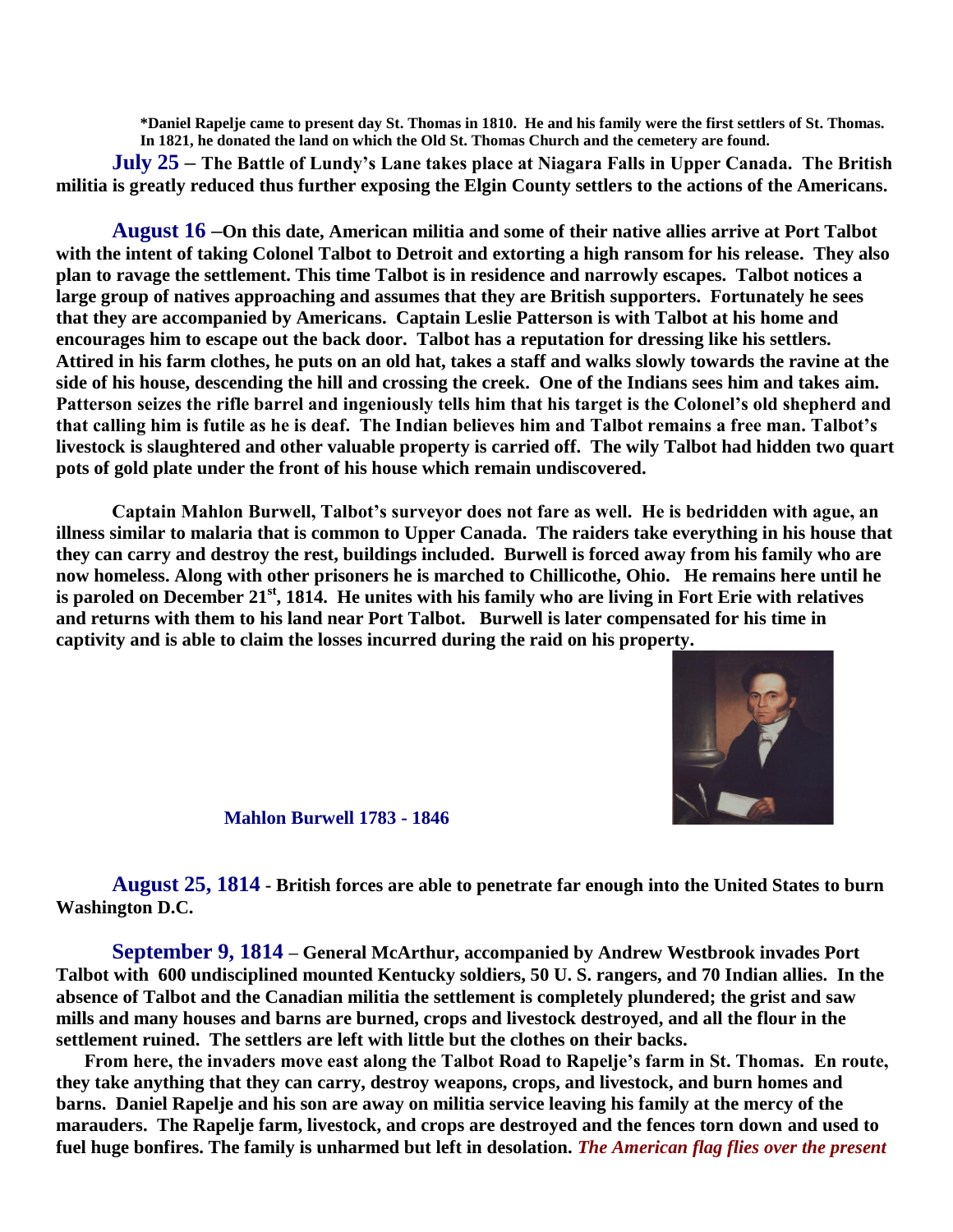*site of St. Thomas.* **Talbot has entrusted the family with a box of his valuables to be kept safe. When Mrs. Rapelje observes the incoming invaders she removes the box from under a bed and hides it in a hemp patch between beehives. The valuables are never disturbed.** 



 **December 24, 1814 – The Treaty of Ghent is signed in Belgium and the War of 1812 ends.**

**Battle Sites of the War of 1812**

#### **The Importance and Effect of the War of 1812**

**The unrelenting raids on the Talbot Settlement left the residents with ruined crops and stolen or slaughtered livestock. The houses, barns, and other buildings on many farms were destroyed. Much of the personal property of the settlers had been pilfered. Public property that was essential to their livelihood such as the saw and grist mills had been burned to the ground. Talbot's settlers suffered greatly for their loyalty and attempts to defend Upper Canada.** 

**Their tenacity and bravery had enabled them to hold back a larger, aggressive invading force. While the men were away serving with the militia, their wives and children had been left to run the farms, harvest the crops, and to defend the homesteads. In some instances the war had become personal as deserters took out vengeance on their neighbours and Colonel Talbot. Ultimately, the removal of these malcontents left a loyal, cohesive population. This first sense of community was integral for the development of the future nation of Canada. After the war, a Crown Commission took charge of the lands owned by the rebels, and petitions to buy their lands were entered by the adjacent settlers. In one instance, Andrew Westbrook's property of 4,040 acres was sold to his former neighbour, Daniel Springer of Delaware Township, in 1823. Typically, the traitors relocated in the United States to avoid prosecution. Westbrook settled in Michigan where he became a supervisor of highways and a county commissioner in Marine City.**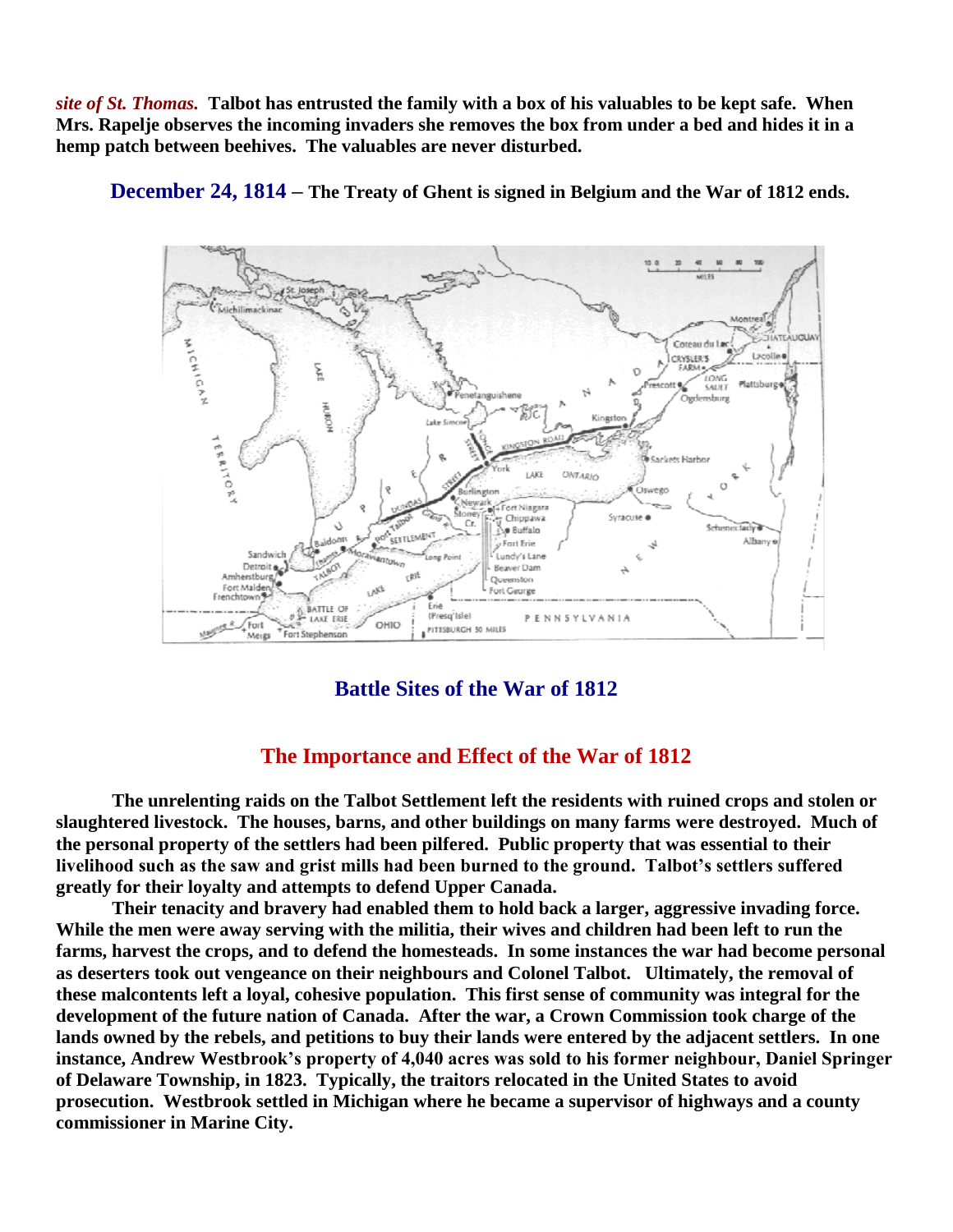**Like his settlers, Colonel Talbot endured great losses. His farm was destroyed and his mills had been burned. He was unable to give his customary aid to disadvantaged immigrants who began to arrive in increasing numbers after the hostilities ceased. Consequently, Talbot prohibited new arrivals from settling in Dunwich and Aldborough Townships. He claimed these townships as his reserves, an action which brought him into conflict with many of the immigrants. Officials complained to the Home Government about Talbot's discrimination, but he won an appeal and his actions were sustained. Hereafter, there was little control over his administration of the settlement.**

 **When peace was declared in 1815, the most urgent need of the community was a mill. Daniel Rapelje had lost everything but his land during the September 1814 attack. When he proposed to build a mill on his land, the community willingly turned out to help with the construction. A dam was erected on the flats south of his new cabin on the hilltop near the Talbot Road. The settlers dug a long mill race between the dam and the mill. It followed the contour of the flats along the base of the hill, around a smaller hill and ended where Mill Creek converges with Kettle Creek.** 

**The Loyal and Patriotic Society of Upper Canada sent over three thousand dollars to Talbot to meet the urgent needs of his settlers. The Society also gave funds to many individuals but it was based on the recipients' position in Upper Canada society. The government established a commission to investigate war losses claims and to provide compensation. However, Britain which had fought and paid for the war against Napoleon was not forthcoming with reparation to claimants in Upper and Lower Canada as they believed that they had not endured the losses or suffering that the British had. Consequently, there was little compensation to the settlers of Upper and Lower Canada. Talbot was eventually compensated £3,630 by the government for his personal losses. However, he did not receive the first quarter of this payment until 1824. The Nova Scotia legislature made grants to many settlers in the Long Point area who had originally come from Nova Scotia. The veterans of the War of 1812 did finally receive payment for their service. The government has allotted \$50,000.00 as payment and when all the claims were in, each militia man received \$20.00 for their effort and losses. Garrett Oakes, a settler of Yarmouth Township describes it as "arrearage of pay" as "(c)ircumstances prove that the reward due to the veterans of Canada was withheld to give time for death to settle the account." He compared it unfavorably to the generous settlement that the American veterans received.**

**The loyal settlers of Elgin County suffered great losses in the defence of their lands and later had to rebuild their homesteads and communities. Since Britain was occupied with the Napoleonic Wars in Europe, the settlers were fundamentally responsible for no loss of Canadian territory. The war had left them with a sense of identity separate from Britain, and without their heroic efforts Elgin County would be flying the American flag.**